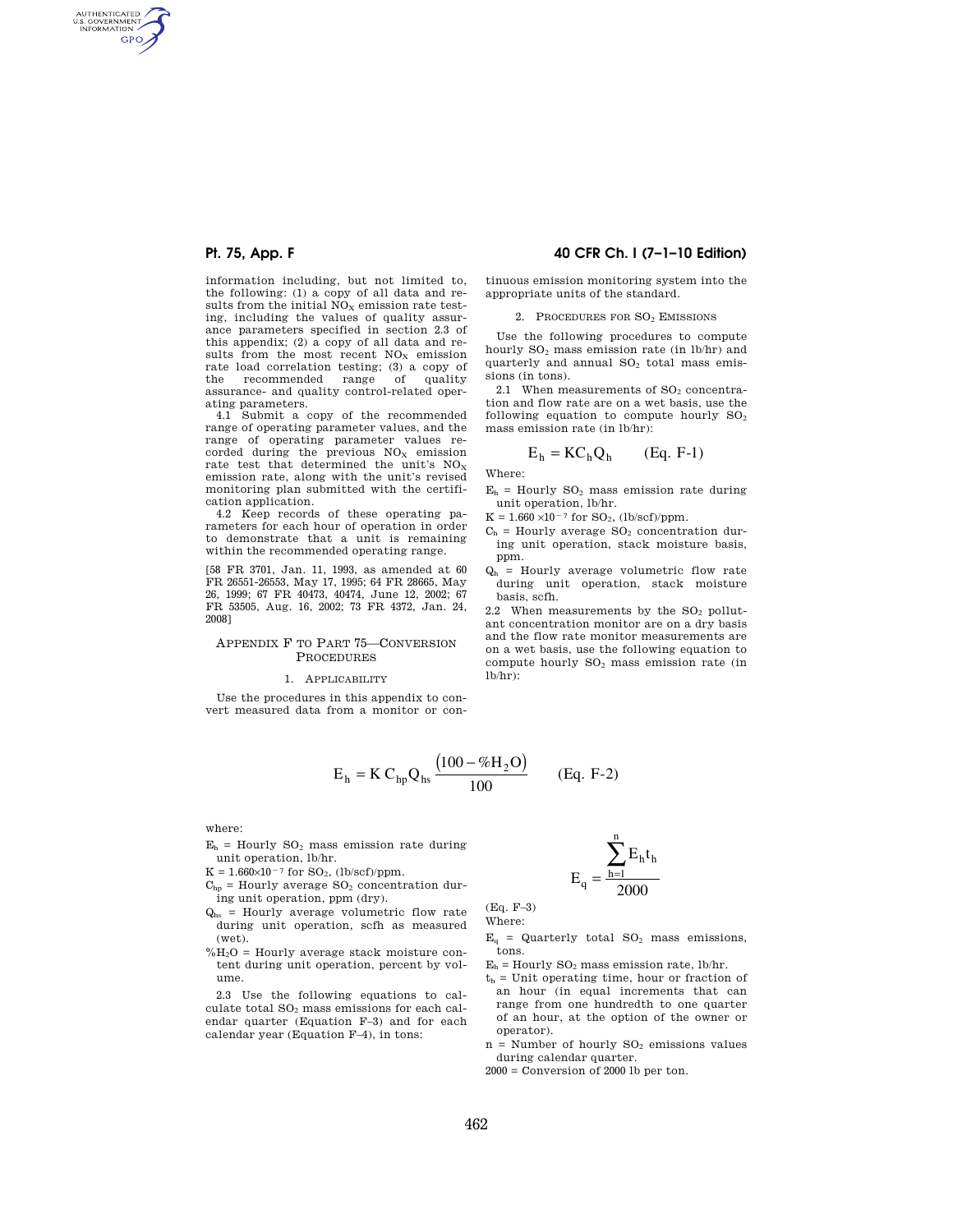$$
E_a = \sum_{q=1}^{4} E_q
$$
 (Eq. F-4)

Where:

 $E_a$  = Annual total  $SO_2$  mass emissions, tons.  $E<sub>q</sub> =$  Quarterly SO<sub>2</sub> mass emissions, tons.

 $q =$  Quarters for which  $E_q$  are available during calendar year.

2.4 Round all  $SO<sub>2</sub>$  mass emission rates and totals to the nearest tenth.

3. PROCEDURES FOR NO<sub>x</sub> EMISSION RATE

Use the following procedures to convert continuous emission monitoring system measurements of  $NO<sub>x</sub>$  concentration (ppm) and diluent concentration (percentage) into  $NO<sub>x</sub>$  emission rates (in lb/mmBtu). Perform measurements of  $NO<sub>X</sub>$  and diluent  $(O<sub>2</sub>$  or  $CO<sub>2</sub>)$ concentrations on the same moisture (wet or dry) basis.

 $3.1$  When the NO<sub>X</sub> continuous emission monitoring system uses  $O<sub>2</sub>$  as the diluent, and measurements are performed on a dry basis, use the following conversion procedure:

$$
E = K C_k F \frac{20.9}{20.9 - 50.2}
$$

(Eq. F–5) where,

K, E,  $C_h$ , F, and  $\%O_2$  are defined in section 3.3 of this appendix. When measurements are performed on a wet basis, use the equations in Method 19 in appendix A–7 to part 60 of this chapter.

3.2 When the  $NO<sub>x</sub>$  continuous emission monitoring system uses  $CO<sub>2</sub>$  as the diluent, use the following conversion procedure:

$$
E = K Ch Fc \frac{100}{\%CO2}
$$

(Eq. F–6)

where:

- K, E, Ch, Fc, and  $\%CO_2$  are defined in section 3.3 of this appendix.
- When  $CO<sub>2</sub>$  and  $NO<sub>X</sub>$  measurements are performed on a different moisture basis, use the equations in Method 19 in appendix A– 7 to part 60 of this chapter.

3.3 Use the definitions listed below to derive values for the parameters in equations F–5 and F–6 of this appendix, or (if applicable) in the equations in Method 19 in appendix A–7 to part 60 of this chapter.

3.3.1 K=1.194×10<sup>-7</sup> (lb/dscf)/ppm NO<sub>X</sub>.

3.3.2 E = Pollutant emissions during unit operation, lb/mmBtu.

3.3.3  $C_h$  = Hourly average pollutant concentration during unit operation, ppm.

3.3.4 % $O_2$ , % $CO_2 = Oxygen$  or carbon dioxide volume during unit operation (expressed as percent  $O_2$  or  $CO_2$ ).

 $3.3.4.1$  For boilers, a minimum concentration of 5.0 percent  $CO<sub>2</sub>$  or a maximum concentration of 14.0 percent  $O<sub>2</sub>$  may be substituted for the measured diluent gas concentration value for any operating hour in which the hourly average  $CO<sub>2</sub>$  concentration is < 5.0 percent  $CO<sub>2</sub>$  or the hourly average  $O<sub>2</sub>$ concentration is  $> 14.0$  percent  $O_2$ . For stationary gas turbines, a minimum concentration of 1.0 percent  $CO<sub>2</sub>$  or a maximum concentration of 19.0 percent  $O_2$  may be substituted for measured diluent gas concentration values for any operating hour in which the hourly average  $CO<sub>2</sub>$  concentration is < 1.0 percent  $CO<sub>2</sub>$  or the hourly average  $O<sub>2</sub>$  concentration is  $> 19.0$  percent  $O_2$ .

3.3.4.2 If  $NO<sub>x</sub>$  emission rate is calculated using either Equation 19–3 or 19–5 in Method 19 in appendix A–7 to part 60 of this chapter, a variant of the equation shall be used whenever the diluent cap is applied. The modified equations shall be designated as Equations 19–3D and 19–5D, respectively. Equation 19–3D is structurally the same as Equation 19–3, except that the term "% $O_{2w}$ " in the denominator is replaced with the term "% $O_{2dc}$  ×  $[(100 - \frac{\%}{6} H_2O)/100]$ ", where  $\%O_{2dc}$  is the diluent cap value. The numerator of Equation 19–5D is the same as Equation 19–5; however, the denominator of Equation 19–5D is simply "20.9 – % $O_{2dc}$ ", where % $O_{2dc}$  is the diluent cap value.

3.3.5 F,  $F_c$ =a factor representing a ratio of the volume of dry flue gases generated to the caloric value of the fuel combusted (F), and a factor representing a ratio of the volume of CO<sup>2</sup> generated to the calorific value of the fuel combusted  $(F_c)$ , respectively. Table 1 lists the values of  $F$  and  $F_c$  for different fuels.

TABLE 1-F- AND F<sub>c</sub>-FACTORS<sup>1</sup>

| Fuel                     | F-factor<br>(dscf/mmBtu) | $F_C$ -factor<br>(scf $CO2/$<br>mmBtu) |
|--------------------------|--------------------------|----------------------------------------|
| Coal (as defined by ASTM |                          |                                        |
| D388-992):               |                          |                                        |
| Anthracite               | 10,100                   | 1.970                                  |
| Bituminous               | 9.780                    | 1.800                                  |
| Subbituminous            | 9.820                    | 1.840                                  |
| Lignite                  | 9.860                    | 1.910                                  |
| Petroleum Coke           | 9.830                    | 1.850                                  |
| Tire Derived Fuel        | 10,260                   | 1,800                                  |
| Oil<br>                  | 9,190                    | 1.420                                  |
| Gas:                     |                          |                                        |
| Natural gas              | 8.710                    | 1.040                                  |
| Propane                  | 8,710                    | 1,190                                  |
| Butane                   | 8,710                    | 1,250                                  |
| Wood:                    |                          |                                        |
|                          |                          |                                        |
| Bark                     | 9,600                    | 1,920                                  |
| Wood residue             | 9.240                    | 1,830                                  |

Determined at standard conditions: 20 °C (68 °F) and 29.92 inches of mercury.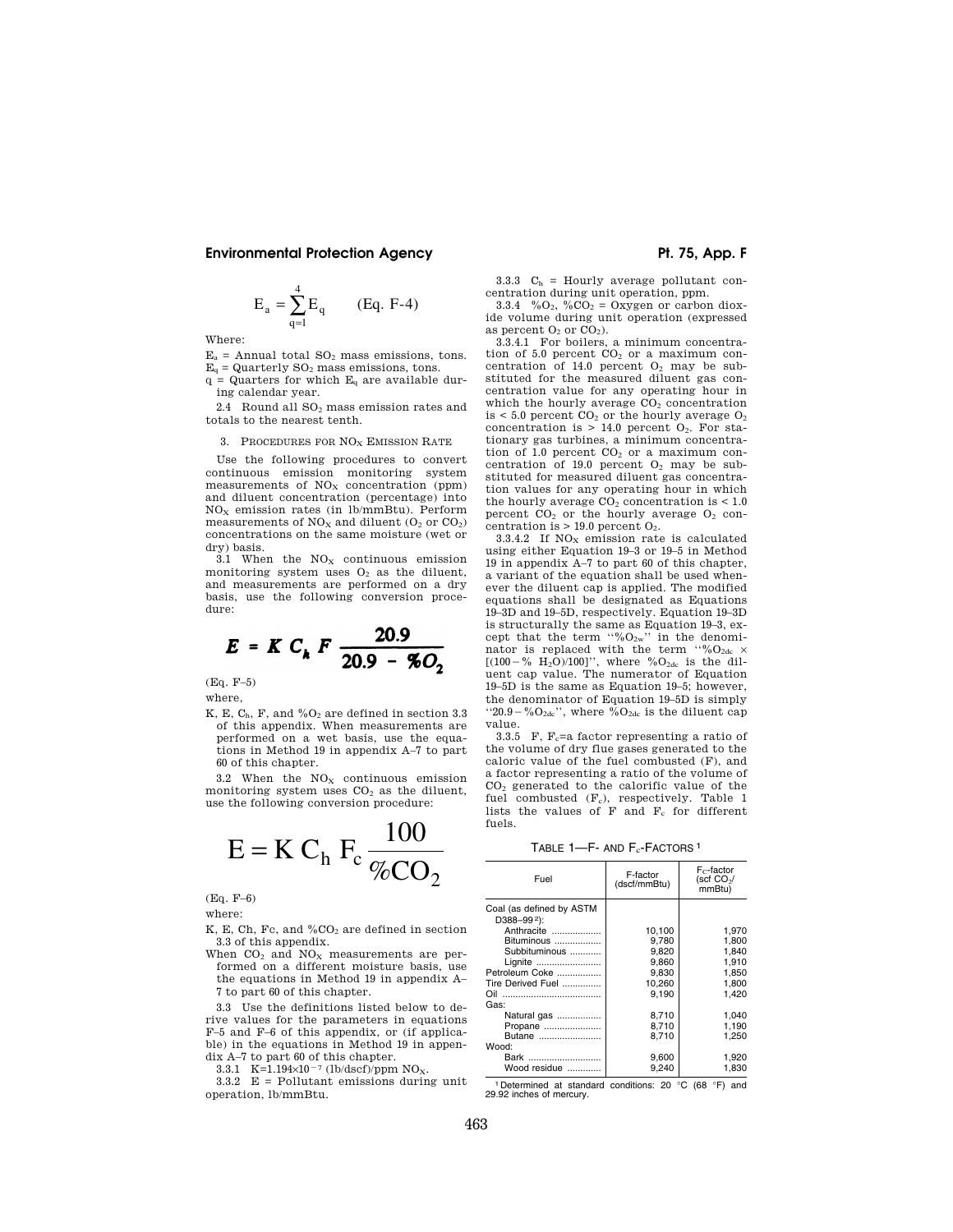# **Pt. 75, App. F 40 CFR Ch. I (7–1–10 Edition)**

2 Incorporated by reference under § 75.6 of this part.

3.3.6 Equations F–7a and F–7b may be used in lieu of the  $F$  or  $F_c$  factors specified in Section 3.3.5 of this appendix to calculate a sitespecific dry-basis F factor (dscf/mmBtu) or a site-specific  $F_c$  factor (scf  $CO_2/mmBtu$ ), on either a dry or wet basis. At a minimum, the site-specific $\mathbf F$  or  $\mathbf F_c$  factor must be based on 9 samples of the fuel. Fuel samples taken during each run of a RATA are acceptable for this purpose. The site-specific F or  $F_c$  fac-

tor must be re-determined at least annually, and the value from the most recent determination must be used in the emission calculations. Alternatively, the previous  $F$  or  $F_c$ value may continue to be used if it is higher than the value obtained in the most recent determination. The owner or operator shall keep records of all site-specific F or  $F_c$  determinations, active for at least 3 years. (Calculate all  $F-$  and  $F<sub>c</sub>$  factors at standard conditions of 20 $°C$  (68 $°F$ ) and 29.92 inches of mercury).

## $F = \frac{3.64 \times 10 + 1.53 \times 100}{100} \times 10^{6}$ GCV

(Eq. F–7a)

$$
F_c = \frac{321 \times 10^3 \, (\text{8}C)}{GCV}
$$

(Eq. F–7b)

3.3.6.1 H, C, S, N, and O are content by weight of hydrogen, carbon, sulfur, nitrogen, and oxygen (expressed as percent), respectively, as determined on the same basis as the gross calorific value (GCV) by ultimate analysis of the fuel combusted using ASTM D3176–89 (Reapproved 2002), Standard Practice for Ultimate Analysis of Coal and Coke, (solid fuels), ASTM D5291–02, Standard Test Methods for Instrumental Determination of Carbon, Hydrogen, and Nitrogen in Petroleum Products and Lubricants, (liquid fuels) or computed from results using ASTM D1945– 96 (Reapproved 2001), Standard Test Method for Analysis of Natural Gas by Gas Chromatography, or ASTM D1946–90 (Reapproved 2006), Standard Practice for Analysis of Reformed Gas by Gas Chromatography, (gaseous fuels) as applicable. (All of these methods are incorporated by reference under §75.6 of this part.)

3.3.6.2 GCV is the gross calorific value (Btu/lb) of the fuel combusted determined by ASTM D5865–01a, Standard Test Method for Gross Calorific Value of Coal and Coke, and ASTM D240–00, Standard Test Method for Heat of Combustion of Liquid Hydrocarbon Fuels by Bomb Calorimeter, or ASTM D4809–

00, Standard Test Method for Heat of Combustion of Liquid Hydrocarbon Fuels by Bomb Calorimeter (Precision Method) for oil; and ASTM D3588–98, Standard Practice for Calculating Heat Value, Compressibility Factor, and Relative Density of Gaseous Fuels, ASTM D4891–89 (Reapproved 2006), Standard Test Method for Heating Value of Gases in Natural Gas Range by Stoichiometric Combustion, GPA Standard 2172–96 Calculation of Gross Heating Value, Relative Density and Compressibility Factor for Natural Gas Mixtures from Compositional Analysis, GPA Standard 2261–00 Analysis for Natural Gas and Similar Gaseous Mixtures by Gas Chromatography, or ASTM D1826–94 (Reapproved 1998), Standard Test Method for Calorific (Heating) Value of Gases in Natural Gas Range by Continuous Recording Calorimeter, for gaseous fuels, as applicable. (All of these methods are incorporated by reference under §75.6 of this part).

3.3.6.3 For affected units that combust a combination of a fuel (or fuels) listed in Table 1 in section 3.3.5 of this appendix with any fuel(s) not listed in Table 1, the F or  $F_c$ value is subject to the Administrator's approval under §75.66.

3.3.6.4 For affected units that combust combinations of fuels listed in Table 1 in section 3.3.5 of this appendix, prorate the F or  $\mathrm{F_{c}}$  factors determined by section 3.3.5 or 3.3.6 of this appendix in accordance with the applicable formula as follows:

$$
F = \sum_{i=1}^{n} X_i F_i \qquad F_c = \sum_{i=1}^{n} X_i (F_c)_i \qquad (Eq. F-8)
$$

Where,

 $X_i$  = Fraction of total heat input derived from each type of fuel (*e.g.*, natural gas, bituminous coal, wood). Each X<sub>i</sub> value shall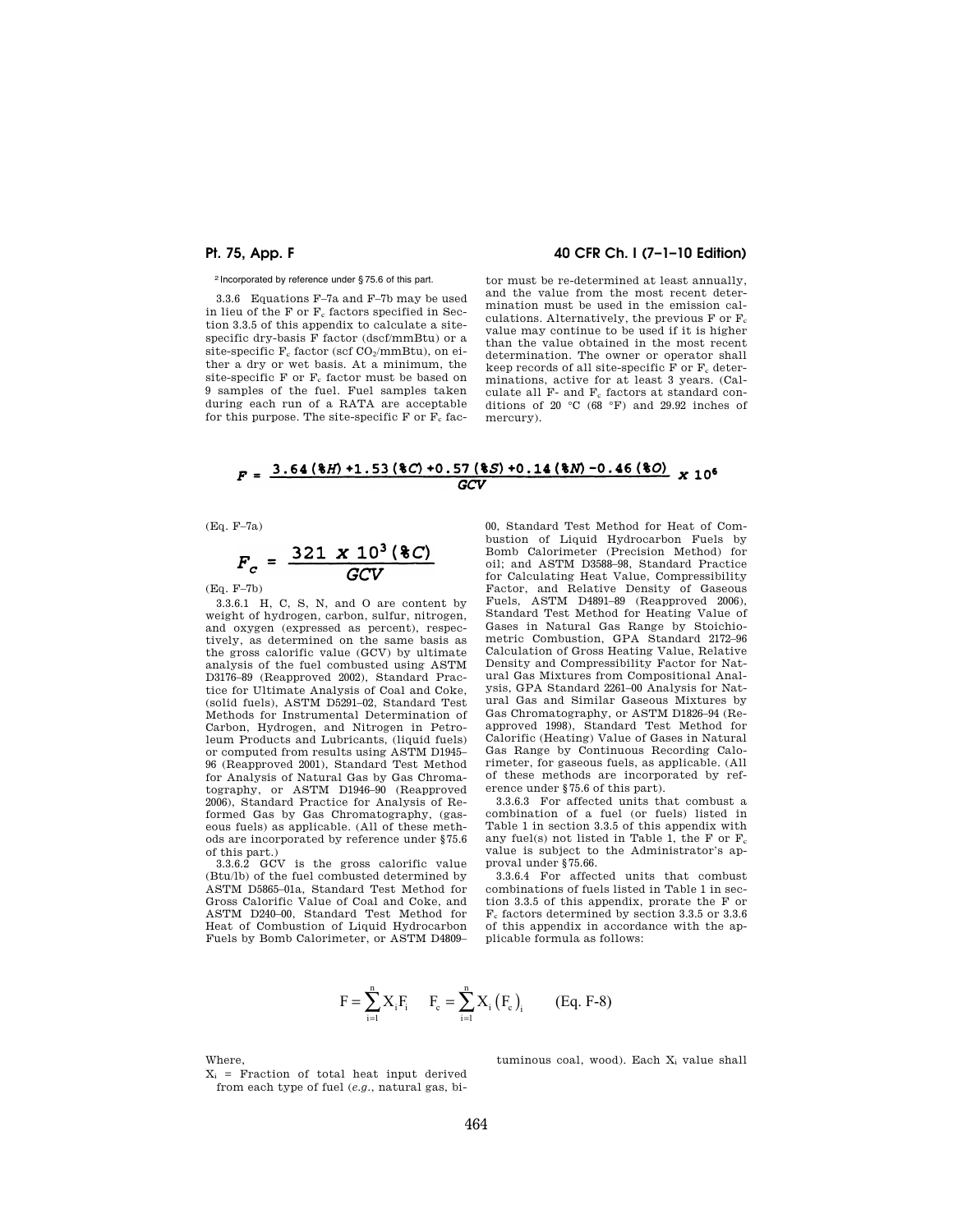be determined from the best available information on the quantity of fuel combusted and the GCV value, over a specified time period. The owner or operator shall explain the method used to calculate  $X_i$  in the hardcopy portion of the monitoring plan for the unit. The X<sub>i</sub> values may be determined and updated either hourly, daily, weekly, or monthly. In all cases, the prorated F-factor used in the emission calculations shall be determined using the X<sup>i</sup> values from the most recent update.

- $F_i$  or  $(F_c)_i$  = Applicable F or Fc factor for each fuel type determined in accordance with Section 3.3.5 or 3.3.6 of this appendix. n = Number of fuels being combusted in com-
- bination.

3.3.6.5 As an alternative to prorating the F or Fc factor as described in section 3.3.6.4 of this appendix, a "worst-case"  $F$  or  $F_c$  factor may be reported for any unit operating hour. The worst-case F or  $F_c$  factor shall be the highest  $F$  or  $F_c$  value for any of the fuels combusted in the unit.

3.4 Use the following equations to calculate the average  $NO<sub>x</sub>$  emission rate for each calendar quarter (Equation F–9) and the average emission rate for the calendar year (Equation F–10), in lb/mmBtu:

$$
E_q = \sum_{i=1}^n \frac{E_i}{n}
$$
 (Eq. F-9)

Where:

 $E_q$  = Quarterly average NO<sub>x</sub> emission rate, lb/mmBtu.

 $E_i$  = Hourly average NO<sub>x</sub> emission rate during unit operation, lb/mmBtu.

n = Number of hourly rates during calendar quarter.

$$
E_a = \sum_{i=1}^{m} \frac{E_i}{m}
$$
 (Eq. F-10)

Where:

 $E_a$  = Average  $NO<sub>x</sub>$  emission rate for the calendar year, lb/mmBtu.

- $E_i$  = Hourly average NO<sub>X</sub> emission rate during unit operation, lb/mmBtu.
- $m =$  Number of hourly rates for which  $E_i$  is available in the calendar year.

3.5 Round all  $NO<sub>x</sub>$  emission rates to the nearest 0.001 lb/mmBtu.

#### 4. PROCEDURES FOR CO<sub>2</sub> MASS EMISSIONS

Use the following procedures to convert continuous emission monitoring system measurements of  $CO<sub>2</sub>$  concentration (percentage) and volumetric flow rate (scfh) into  $CO<sub>2</sub>$  mass emissions (in tons/day) when the owner or operator uses a  $CO<sub>2</sub>$  continuous emission monitoring system (consisting of a  $CO<sub>2</sub>$  or  $O<sub>2</sub>$  pollutant monitor) and a flow mon-

itoring system to monitor  $CO<sub>2</sub>$  emissions from an affected unit.

4.1 When  $CO<sub>2</sub>$  concentration is measured on a wet basis, use the following equation to calculate hourly  $CO<sub>2</sub>$  mass emissions rates (in tons/hr):

$$
E_h = KC_h Q_h \qquad (Eq. F-11)
$$

Where:

 $E_h$  = Hourly  $CO_2$  mass emission rate during unit operation, tons/hr.

 $K = 5.7 \times 10^{-7}$  for  $CO_2$ , (tons/scf) /%CO<sub>2</sub>.

- $C_h$  = Hourly average  $CO_2$  concentration during unit operation, wet basis, either measured directly with a CO<sub>2</sub> monitor or calculated from wet-basis  $O<sub>2</sub>$  data using Equation  $F-14b$ , percent  $CO<sub>2</sub>$ .
- $Q<sub>h</sub>$  = Hourly average volumetric flow rate during unit operation, wet basis, scfh.

4.2 When  $CO<sub>2</sub>$  concentration is measured on a dry basis, use Equation F–2 to calculate the hourly  $CO<sub>2</sub>$  mass emission rate (in tons/ hr) with a K-value of  $5.7\times10^{-7}$  (tons/scf) percent CO<sub>2</sub>, where  $E_h$  = hourly CO<sub>2</sub> mass emission rate, tons/hr and C<sub>hp</sub> = hourly average CO<sup>2</sup> concentration in flue, dry basis, percent  $CO<sub>2</sub>$ .

4.3 Use the following equations to calculate total CO<sup>2</sup> mass emissions for each calendar quarter (Equation F–12) and for each calendar year (Equation F–13):

$$
E_{CO_{2}q} = \sum_{h=1}^{H_R} E_h t_h
$$
 (Eq. F-12)

Where:

- $E_{CO2q}$  = Quarterly total  $CO<sub>2</sub>$  mass emissions, tons.
- $E_h$  = Hourly  $CO_2$  mass emission rate, tons/hr. th=Unit operating time, in hours or fraction of an hour (in equal increments that can range from one hundredth to one quarter of an hour, at the option of the owner or operator).
- $H_R$  = Number of hourly  $CO<sub>2</sub>$  mass emission rates available during calendar quarter.

$$
E_{CO_{2a}} = \sum_{q=1}^{4} E_{CO_{2q}}
$$
 (Eq. F-13)

Where:

 $E_{CO2a}$  = Annual total  $CO<sub>2</sub>$  mass emissions, tons.

- $E_{CO2q}$  = Quarterly total  $CO<sub>2</sub>$  mass emissions, tons.
- $q$  = Quarters for which  $E_{CO2q}$  are available during calendar year.

4.4 For an affected unit, when the owner or operator is continuously monitoring  $O<sub>2</sub>$ concentration (in percent by volume) of flue gases using an O<sup>2</sup> monitor, use the equations and procedures in section 4.4.1 and 4.4.2 of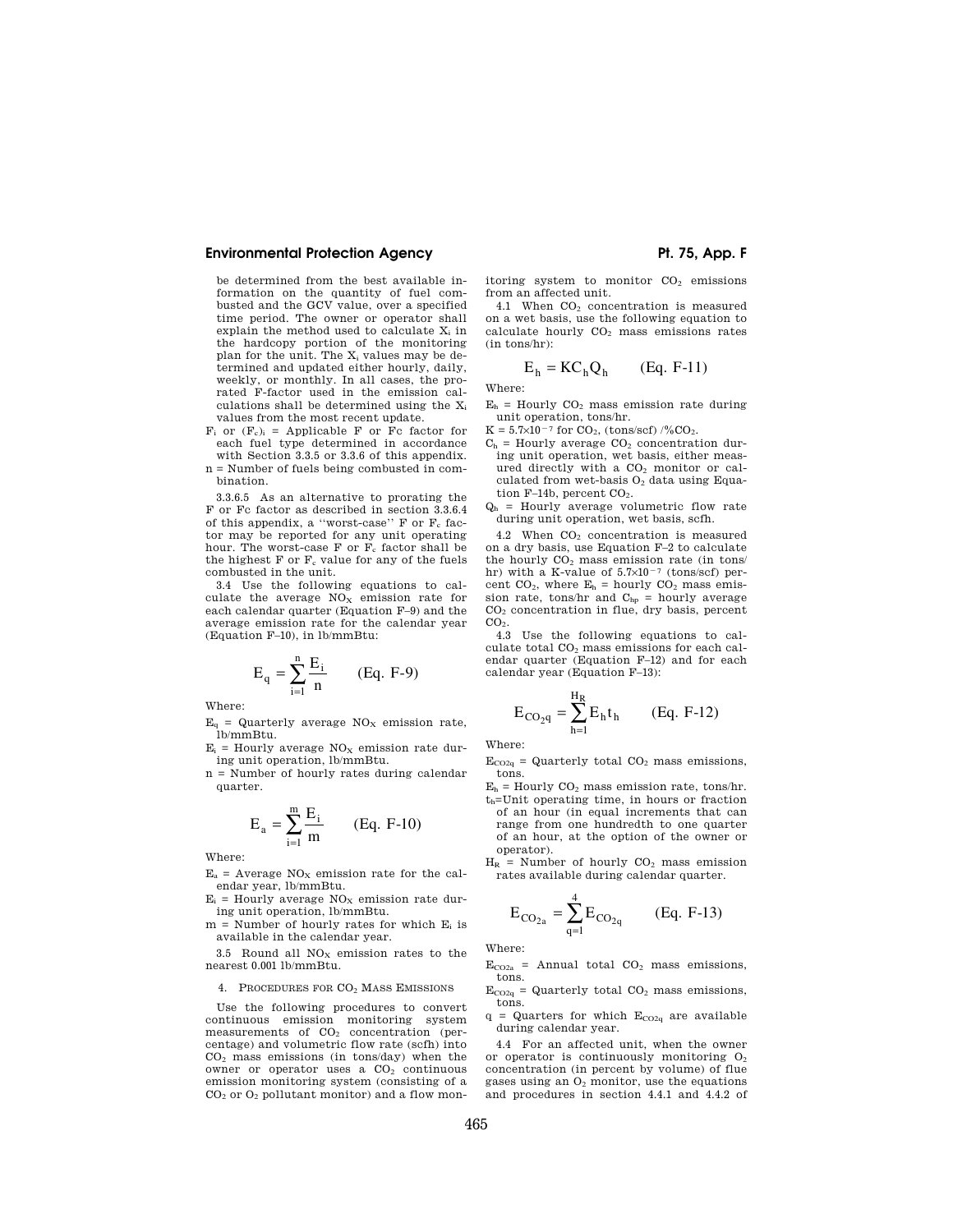## **Pt. 75, App. F 40 CFR Ch. I (7–1–10 Edition)**

this appendix to determine hourly  $CO<sub>2</sub>$  mass emissions (in tons).

4.4.1 If the owner or operator elects to use data from an  $O<sub>2</sub>$  monitor to calculate  $CO<sub>2</sub>$ concentration, the appropriate  $F$  and  $F_C$  factors from section 3.3.5 of this appendix shall be used in one of the following equations (as applicable) to determine hourly average  $CO<sub>2</sub>$ concentration of flue gases (in percent by volume) from the measured hourly average O<sup>2</sup> concentration:

$$
CO_{2d} = 100 \frac{F_c}{F} \frac{20.9 - O_{2d}}{20.9}
$$
 (Eq. F-14a)

Where:

 $CO<sub>2d</sub>$  = Hourly average  $CO<sub>2</sub>$  concentration during unit operation, percent by volume, dry basis.

F,  $F_C$  = F-factor or carbon-based F<sub>c</sub>-factor from section 3.3.5 of this appendix.

 $20.9$  = Percentage of  $O<sub>2</sub>$  in ambient air.

 $O_{2d}$  = Hourly average  $O_2$  concentration during unit operation, percent by volume, dry basis.

$$
CO_{2w} = \frac{100}{20.9} \frac{F_e}{F} \left[ 20.9 \left( \frac{100 - \% H_2O}{100} \right) - O_{2w} \right]
$$
 (Eq. F-14b)

Where:

- $CO<sub>2w</sub>$  = Hourly average  $CO<sub>2</sub>$  concentration during unit operation, percent by volume, wet basis.
- $O_{2w}$  = Hourly average  $O_2$  concentration during unit operation, percent by volume, wet basis.
- $F. F_c = F-factor$  or carbon-based FC-factor from section 3.3.5 of this appendix.

 $20.9$  = Percentage of  $O<sub>2</sub>$  in ambient air.

 $\% \mathrm{H_2O}$  = Moisture content of gas in the stack, percent.

For any hour where Equation F–14a or F– 14b results in a negative hourly average  $CO<sub>2</sub>$ value,  $0.0\%$  CO<sub>2w</sub> shall be recorded as the average CO<sub>2</sub> value for that hour.

4.4.2 Determine CO<sub>2</sub> mass emissions (in  $tons)$  from hourly average  $CO<sub>2</sub>$  concentration (percent by volume) using equation F–11 and the procedure in section 4.1, where  $O<sub>2</sub>$  measurements are on a wet basis, or using the procedures in section 4.2 of this appendix, where  $O<sub>2</sub>$  measurements are on a dry basis.

#### 5. PROCEDURES FOR HEAT INPUT

Use the following procedures to compute heat input rate to an affected unit (in mmBtu/hr or mmBtu/day):

5.1 Calculate and record heat input rate to an affected unit on an hourly basis, except as provided in sections 5.5 through 5.5.7. The owner or operator may choose to use the provisions specified in §75.16(e) or in section 2.1.2 of appendix D to this part in conjunction with the procedures provided in sections 5.6 through 5.6.2 to apportion heat input

among each unit using the common stack or common pipe header.

5.2 For an affected unit that has a flow monitor (or approved alternate monitoring system under subpart E of this part for measuring volumetric flow rate) and a diluent gas  $(O_2 \text{ or } CO_2)$  monitor, use the recorded data from these monitors and one of the following equations to calculate hourly heat input rate (in mmBtu/hr).

5.2.1 When measurements of  $CO<sub>2</sub>$  concentration are on a wet basis, use the following equation:

$$
HI = Q_w \frac{1}{F_c} \frac{\%CO_{2w}}{100} \qquad (Eq. F-15)
$$

Where:

HI = Hourly heat input rate during unit operation, mmBtu/hr.

 $Q_w$  = Hourly average volumetric flow rate during unit operation, wet basis, scfh.

 $F_c$  = Carbon-based F-factor, listed in section 3.3.5 of this appendix for each fuel, scf/ mmBtu.

 $\%CO_{2w}$  = Hourly concentration of CO<sub>2</sub> during unit operation, percent  $CO<sub>2</sub>$  wet basis.

5.2.2 When measurements of  $CO<sub>2</sub>$  concentration are on a dry basis, use the following equation: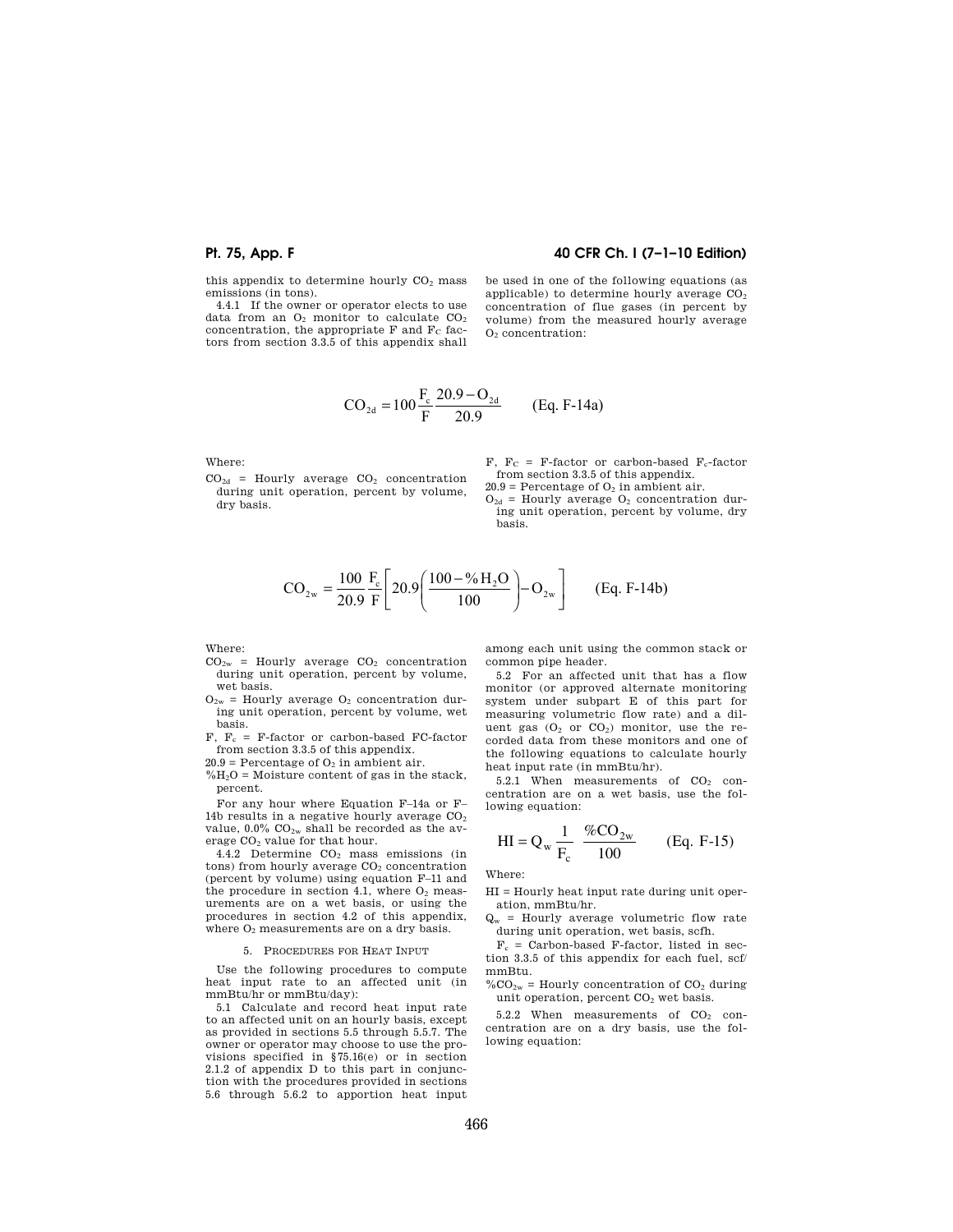$$
HI = Qh \left[ \frac{(100 - \%H2O)}{100Fc} \right] \left( \frac%{{CO}_{2d}}{100} \right)
$$
 (Eq. F-16)

Where:

- HI = Hourly heat input rate during unit operation, mmBtu/hr.
- $Q_h$  = Hourly average volumetric flow rate during unit operation, wet basis, scfh.
- $F_c$  = Carbon-based F-Factor, listed in section 3.3.5 of this appendix for each fuel, scf/ mmBtu.

 $\%CO_{2d}$  = Hourly concentration of CO<sub>2</sub> during unit operation, percent  $CO<sub>2</sub>$  dry basis.  $\% {\rm H_2O}$  = Moisture content of gas in the stack, percent.

5.2.3 When measurements of  $O<sub>2</sub>$  concentration are on a wet basis, use the following equation:

$$
HI = Q_w \frac{1}{F} \frac{[(20.9/100)(100 - %H_2O) - %O_{2w}]}{20.9}
$$
 (Eq. F-17)

Where:

HI = Hourly heat input rate during unit operation, mmBtu/hr.

 $Q_w$  = Hourly average volumetric flow rate during unit operation, wet basis, scfh.

 $F = Dry$  basis  $F$ -factor, listed in section 3.3.5 of this appendix for each fuel, dscf/mmBtu.

 $\%O_{2w}$  = Hourly concentration of  $O_2$  during unit operation, percent  $O<sub>2</sub>$  wet basis. For any operating hour where Equation F–17 results in an hourly heat input rate that is ≤ 0.0 mmBtu/hr, 1.0 mmBtu/hr shall be recorded and reported as the heat input rate for that hour.

 $\%H_2O$  = Hourly average stack moisture content, percent by volume.

5.2.4 When measurements of  $O<sub>2</sub>$  concentration are on a dry basis, use the following equation:

$$
HI = Q_w \left[ \frac{(100 - \%H_2O)}{100 F} \right] \left[ \frac{(20.9 - \%O_{2d})}{20.9} \right]
$$
 (Eq. F-18)

Where:

- HI = Hourly heat input rate during unit operation, mmBtu/hr.
- $Q_w$  = Hourly average volumetric flow during unit operation, wet basis, scfh.
- $F = Dry basis F-factor, listed in section 3.3.5$ of this appendix for each fuel, dscf/mmBtu.  $\%H_2O$  = Moisture content of the stack gas,
- percent.  $%$  $O_{2d}$  = Hourly concentration of O<sub>2</sub> during
- unit operation, percent  $O<sub>2</sub>$  dry basis.
- *5.3 Heat Input Summation (for Heat Input Determined Using a Flow Monitor and Diluent Monitor)*

5.3.1 Calculate total quarterly heat input for a unit or common stack using a flow monitor and diluent monitor to calculate heat input, using the following equation:

$$
HI_q = \sum_{hour=1}^{n} HI_i t_i
$$
 (Eq. F-18a)

Where:

- $HI<sub>q</sub>$  = Total heat input for the quarter, mmBtu.
- $HI<sub>i</sub>$  = Hourly heat input rate during unit operation, using Equation F–15, F–16, F–17, or F–18, mmBtu/hr.
- $t_i$  = Hourly operating time for the unit or common stack, hour or fraction of an hour (in equal increments that can range from one hundredth to one quarter of an hour, at the option of the owner or operator).

5.3.2 Calculate total cumulative heat input for a unit or common stack using a flow monitor and diluent monitor to calculate heat input, using the following equation: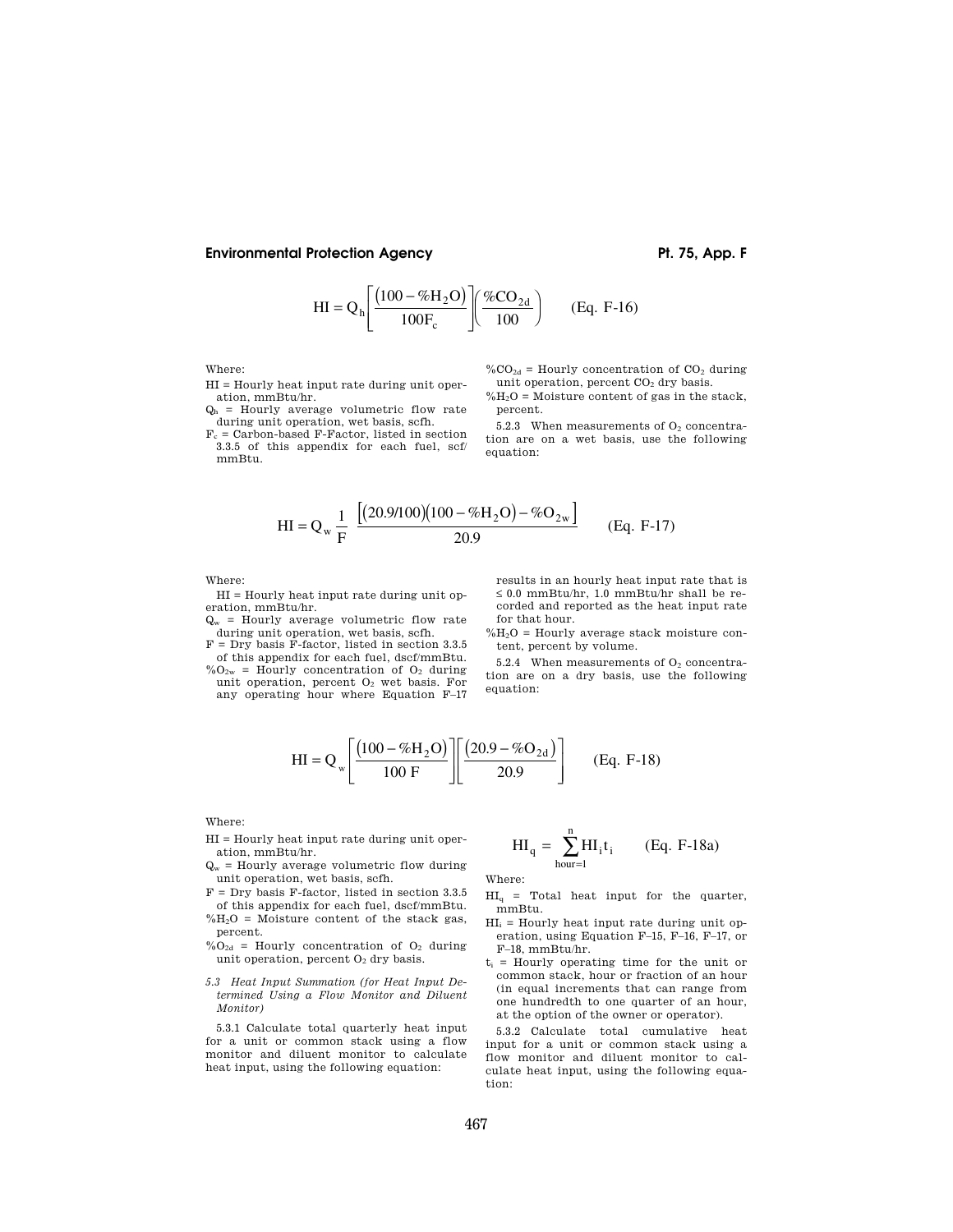$$
HI_c = \sum_{q=1}^{\text{the current quarter}} HI_q \qquad (Eq. F-18b)
$$

Where:

 $HI<sub>c</sub>$  = Total heat input for the year to date, mmBtu.

 $HI<sub>q</sub>$  = Total heat input for the quarter, mmBtu.

### *5.4 [Reserved]*

5.5 For a gas-fired or oil-fired unit that does not have a flow monitor and is using the procedures specified in appendix D to this part to monitor  $SO<sub>2</sub>$  emissions or for any unit using a common stack for which the owner or operator chooses to determine heat input by fuel sampling and analysis, use the following procedures to calculate hourly heat input rate in mmBtu/hr. The procedures of section 5.5.3 of this appendix shall not be used to determine heat input from a coal unit that is required to comply with the provisions of this part for monitoring, recording, and reporting  $\rm{NO_{X}}$  mass emissions under a State or federal  $NO<sub>x</sub>$  mass emission reduction program.

5.5.1 (a) When the unit is combusting oil, use the following equation to calculate hourly heat input rate:

$$
HI_o = M_o \frac{GCV_o}{10^6}
$$
 (Eq. F-19)

Where:

 $\rm HI_o$  = Hourly heat input rate from oil, mmBtu/hr.

- $M<sub>o</sub>$  = Mass rate of oil consumed per hour, as determined using procedures in appendix D to this part, in lb/hr, tons/hr, or kg/hr.
- $GCV<sub>o</sub> = Gross$  calorific value of oil, as measured by ASTM D240–00, ASTM D5865–01a, or ASTM D4809–00 for each oil sample under section 2.2 of appendix D to this part, Btu/ unit mass (all incorporated by reference under (§75.6 of this part).

 $10<sup>6</sup>$  = Conversion of Btu to mmBtu.

(b) When performing oil sampling and analysis solely for the purpose of the missing data procedures in §75.36, oil samples for measuring GCV may be taken weekly, and the procedures specified in appendix D to this part for determining the mass rate of oil consumed per hour are optional.

5.5.2 When the unit is combusting gaseous fuels, use the following equation to calculate heat input rate from gaseous fuels for each hour:

$$
HI_g = \frac{Q_g \times GCV_g)}{10^6}
$$
 (Eq. F-20)

Where:

## **Pt. 75, App. F 40 CFR Ch. I (7–1–10 Edition)**

 $HI<sub>g</sub>$  = Hourly heat input rate from gaseous fuel, mmBtu/hour.

- $Q_g$  = Metered flow rate of gaseous fuel combusted during unit operation, hundred standard cubic feet per hour.
- $GCV<sub>s</sub> = Gross$  calorific value of gaseous fuel. as determined by sampling (for each delivery for gaseous fuel in lots, for each daily gas sample for gaseous fuel delivered by pipeline, for each hourly average for gas measured hourly with a gas chromatograph, or for each monthly sample of pipeline natural gas, or as verified by the contractual supplier at least once every month pipeline natural gas is combusted, as specified in section 2.3 of appendix D to this part) using ASTM D1826–94 (Reapproved 1998), ASTM D3588–98, ASTM D4891–89 (Reapproved 2006), GPA Standard 2172–96 Calculation of Gross Heating Value, Relative Density and Compressibility Factor for Natural Gas Mixtures from Compositional Analysis, or GPA Standard 2261–00 Analysis for Natural Gas and Similar Gaseous Mixtures by Gas Chromatography, Btu/100 scf (all incorporated by reference under §75.6 of this part).

106 = Conversion of Btu to mmBtu.

5.5.3 When the unit is combusting coal, use the procedures, methods, and equations in sections 5.5.3.1–5.5.3.3 of this appendix to determine the heat input from coal for each 24-hour period. (All ASTM methods are incorporated by reference under §75.6 of this part.)

5.5.3.1 Perform coal sampling daily according to section 5.3.2.2 in Method 19 in appendix A to part 60 of this chapter and use ASTM D2234–00, Standard Practice for Collection of a Gross Sample of Coal, (incorporated by reference under §75.6 of this part) Type I, Conditions A, B, or C and systematic spacing for sampling. (When performing coal sampling solely for the purposes of the missing data procedures in §75.36, use of ASTM D2234–00 is optional, and coal samples may be taken weekly.)

5.5.3.2 All ASTM methods are incorporated by reference under §75.6 of this part. Use ASTM D2013–01, Standard Practice for Preparing Coal Samples for Analysis, for preparation of a daily coal sample and analyze each daily coal sample for gross calorific value using ASTM D5865–01a, Standard Test Method for Gross Calorific Value of Coal and Coke. On-line coal analysis may also be used if the on-line analytical instrument has been demonstrated to be equivalent to the applicable ASTM methods under §§75.23 and 75.66.

5.5.3.3 Calculate the heat input from coal using the following equation:

$$
HI_c = M_c \frac{GCV_c}{500}
$$
 (Eq. F-21)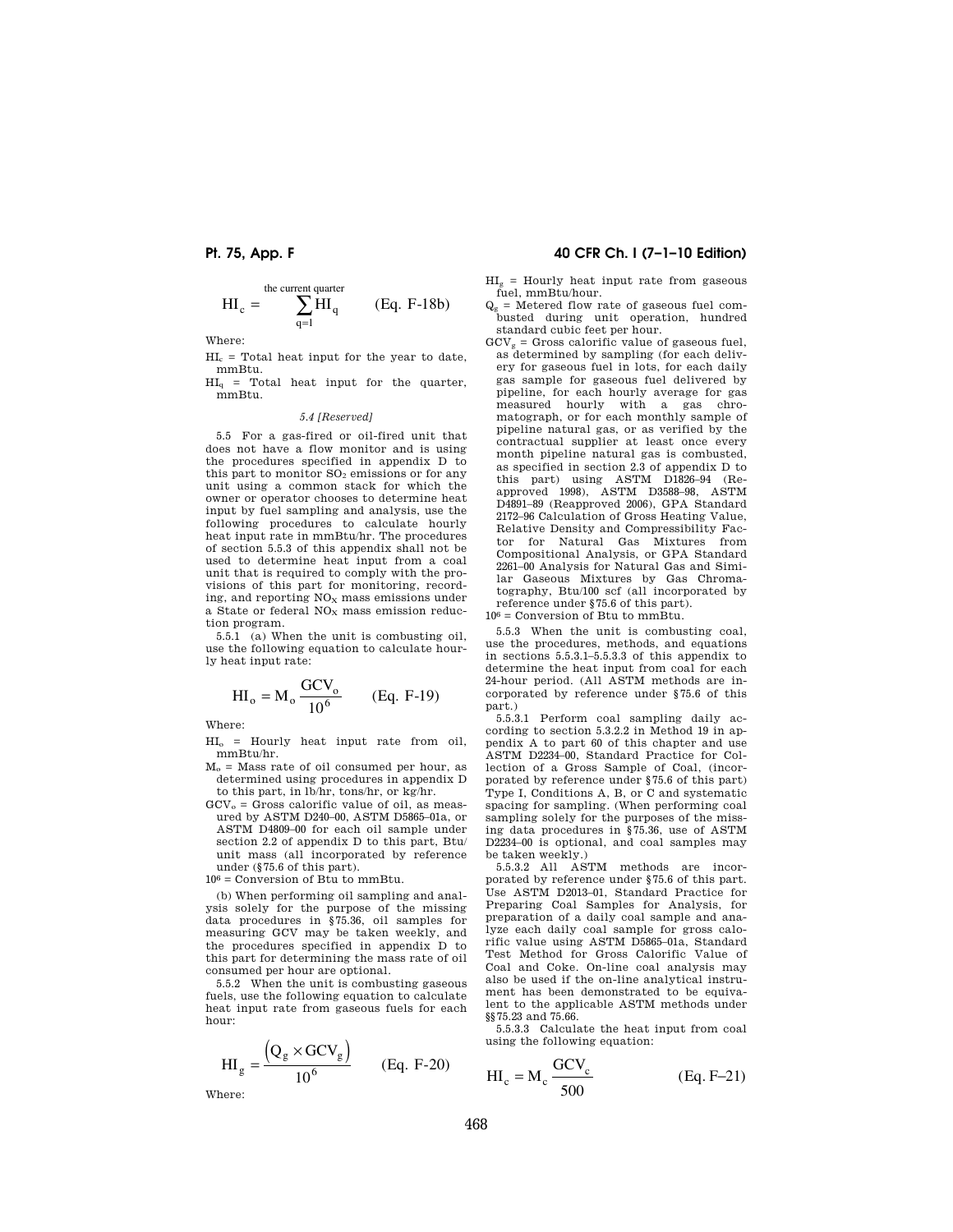(Eq. F–21)

where:

HIc = Daily heat input from coal, mmBtu/ day.

- Mc = Mass of coal consumed per day, as measured and recorded in company records, tons.
- $GCV_c = Gross$  calorific value of coal sample, as measured by ASTM D3176–89 (Reapproved 2002), or ASTM D5865–01a, Btu/lb. (incorporated by reference under §75.6 of this part).

500 = Conversion of Btu/lb to mmBtu/ton.

5.5.4 For units obtaining heat input values daily instead of hourly, apportion the daily heat input using the fraction of the daily steam load or daily unit operating load used each hour in order to obtain HI<sub>i</sub> for use in the above equations. Alternatively, use the hourly mass of coal consumed in equation F–21.

5.5.5 If a daily fuel sampling value for gross calorific value is not available, substitute the maximum gross calorific value measured from the previous 30 daily samples. If a monthly fuel sampling value for gross

calorific value is not available, substitute the maximum gross calorific value measured from the previous 3 monthly samples.

5.5.6 If a fuel flow value is not available, use the fuel flowmeter missing data procedures in section 2.4 of appendix D of this part. If a daily coal consumption value is not available, substitute the maximum fuel feed rate during the previous thirty days when the unit burned coal.

5.5.7 Results for samples must be available no later than thirty calendar days after the sample is composited or taken. However, during an audit, the Administrator may require that the results be available in five business days, or sooner if practicable.

### *5.6 Heat Input Rate Apportionment for Units Sharing a Common Stack or Pipe*

5.6.1 Where applicable, the owner or operator of an affected unit that determines heat input rate at the unit level by apportioning the heat input monitored at a common stack or common pipe using megawatts shall apportion the heat input rate using the following equation:

$$
HI_{i} = HI_{CS} \left(\frac{t_{CS}}{t_{i}}\right) \left[\frac{MW_{i}t_{i}}{\sum_{i=1}^{n} MW_{i}t_{i}}\right]
$$
 (Eq. F-21a)

Where:

- $HI<sub>i</sub>$  = Heat input rate for a unit, mmBtu/hr.  $HI<sub>cs</sub>$  = Heat input rate at the common stack or pipe, mmBtu/hr.
- $MW_i = Gross$  electrical output, MWe.
- $t_i$  = Unit operating time, hour or fraction of an hour (in equal increments that can range from one hundredth to one quarter of an hour, at the option of the owner or operator).
- $t_{CS}$  = Common stack or common pipe operating time, hour or fraction of an hour (in equal increments that can range from one

hundredth to one quarter of an hour, at the option of the owner or operator).

n = Total number of units using the common stack or pipe.

i = Designation of a particular unit.

5.6.2 Where applicable, the owner or operator of an affected unit that determines the heat input rate at the unit level by apportioning the heat input rate monitored at a common stack or common pipe using steam load shall apportion the heat input rate using the following equation:

$$
HI_{i} = HI_{CS}\left(\frac{t_{CS}}{t_{i}}\right)\left(\frac{SF_{i}t_{i}}{\sum_{i=1}^{n} SF_{i}t_{i}}\right)
$$
 (Eq. F-21b)

Where:  $H_i = \text{Heat input rate for a unit, mmBtu/hr.}$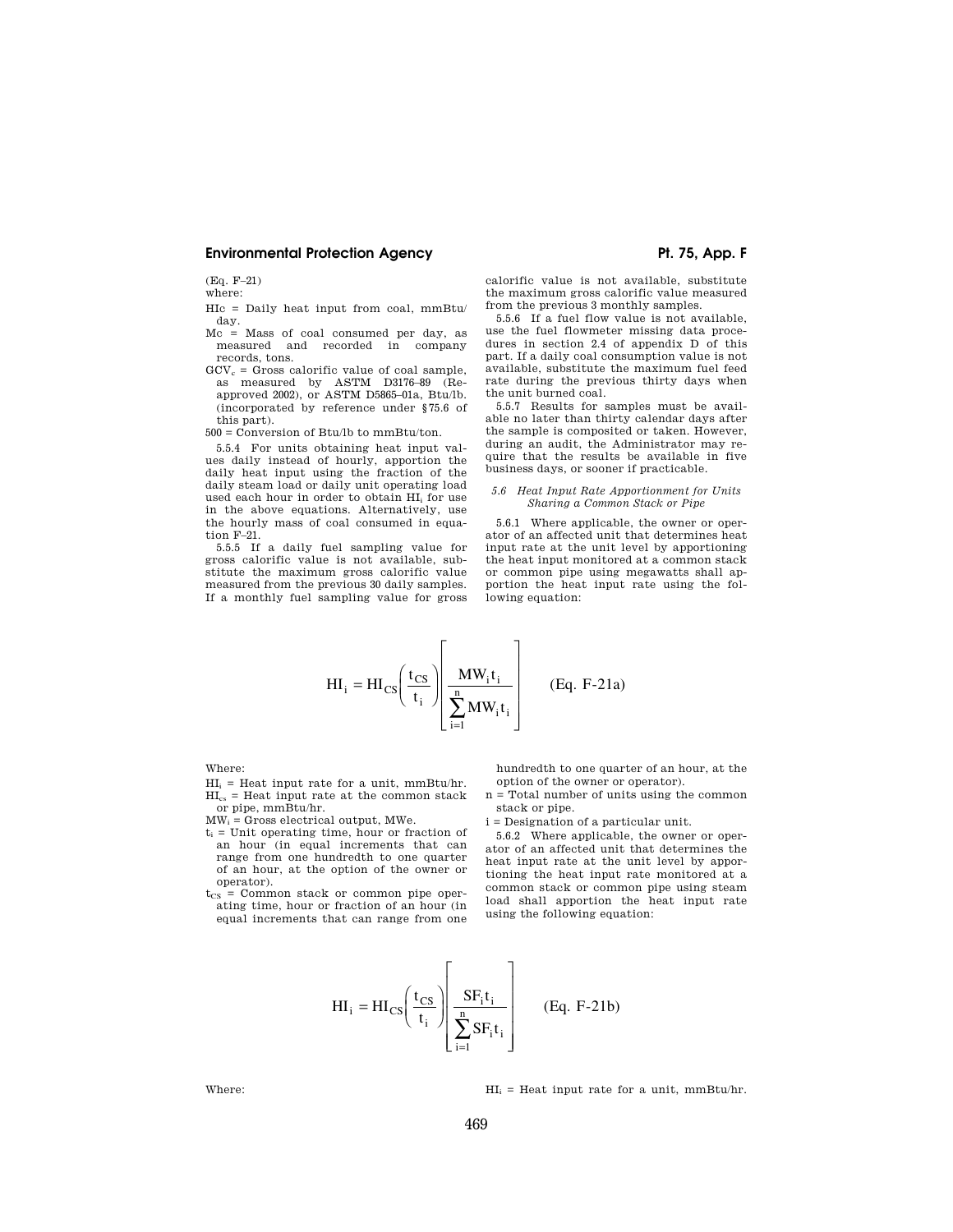${\rm HI_{CS}}$  = Heat input rate at the common stack or pipe, mmBtu/hr.

 $SF = Gross$  steam load, lb/hr, or mmBtu/hr.

- $t_i$  = Unit operating time, hour or fraction of an hour (in equal increments that can range from one hundredth to one quarter of an hour, at the option of the owner or operator).
- $t_{CS}$  = Common stack or common pipe operating time, hour or fraction of an hour (in equal increments that can range from one hundredth to one quarter of an hour, at the option of the owner or operator).
- n = Total number of units using the common stack or pipe.
- i = Designation of a particular unit.
- *5.7 Heat Input Rate Summation for Units with Multiple Stacks or Pipes*

The owner or operator of an affected unit that determines the heat input rate at the unit level by summing the heat input rates monitored at multiple stacks or multiple pipes shall sum the heat input rates using the following equation:

$$
HI_{Unit} = \frac{\sum_{s=1}^{n} HI_{s}t_{s}}{t_{Unit}}
$$
 (Eq. F-21c)

Where:

## **Pt. 75, App. F 40 CFR Ch. I (7–1–10 Edition)**

 $HI<sub>Unit</sub>$  = Heat input rate for a unit, mmBtu/hr.  $HI<sub>s</sub>$  = Heat input rate for the individual stack, duct, or pipe, mmBtu/hr.

- $t_{Unit}$  = Unit operating time, hour or fraction of the hour (in equal increments that can range from one hundredth to one quarter of an hour, at the option of the owner or operator).
- $t_s$  = Operating time for the individual stack or pipe, hour or fraction of the hour (in equal increments that can range from one hundredth to one quarter of an hour, at the option of the owner or operator).
- s = Designation for a particular stack, duct, or pipe.

### *5.8 Alternate Heat Input Apportionment for Common Pipes*

As an alternative to using Equation F–21a or F–21b in section 5.6 of this appendix, the owner or operator may apportion the heat input rate at a common pipe to the individual units served by the common pipe based on the fuel flow rate to the individual units, as measured by uncertified fuel flowmeters. This option may only be used if a fuel flowmeter system that meets the requirements of appendix D to this part is installed on the common pipe. If this option is used, determine the unit heat input rates using the following equation:

$$
HI_{i} = HI_{CP} \left(\frac{t_{CP}}{t_{i}}\right) \left[\frac{FF_{i}t_{i}}{\sum_{i=1}^{n} FF_{i}t_{i}}\right] \qquad (Eq. F-21d)
$$

Where:

- $HI_i$  = Heat input rate for a unit, mmBtu/hr.  $HI_{CP}$  = Heat input rate at the common pipe, mmBtu/hr.
- $FF_i$  = Fuel flow rate to a unit, gal/min, 100 scfh, or other appropriate units.
- $t_i$  = Unit operating time, hour or fraction of an hour (in equal increments that can range from one hundredth to one quarter of an hour, at the option of the owner or operator).
- $t_{CP}$  = Common pipe operating time, hour or fraction of an hour (in equal increments that can range from one hundredth to one quarter of an hour, at the option of the owner or operator).
- n = Total number of units using the common pipe.
- i = Designation of a particular unit.

### 6. PROCEDURE FOR CONVERTING VOLUMETRIC FLOW TO STP

Use the following equation to convert volumetric flow at actual temperature and pressure to standard temperature and pressure.  $F_{STP} = F_{Actual}(T_{Std}/T_{Stack})(P_{Stack}/P_{Std})$ 

where:

- $F<sub>STP</sub>$  = Flue gas volumetric flow rate at standard temperature and pressure, scfh.
- $F_{\text{Actual}}$  = Flue gas volumetric flow rate at actual temperature and pressure, acfh.
- $T<sub>Std</sub>$  = Standard temperature=528 °R.
- $T_{\text{Stack}}$  = Flue gas temperature at flow monitor location,  ${}^{\circ}R$ , where  ${}^{\circ}R=460+{}^{\circ}F$ .<br>  $\phantom{F}$  = The absolute
- $P_{Stack}$  = The absolute flue gas pressure=barometric pressure at the flow monitor location + flue gas static pressure, inches of mercury.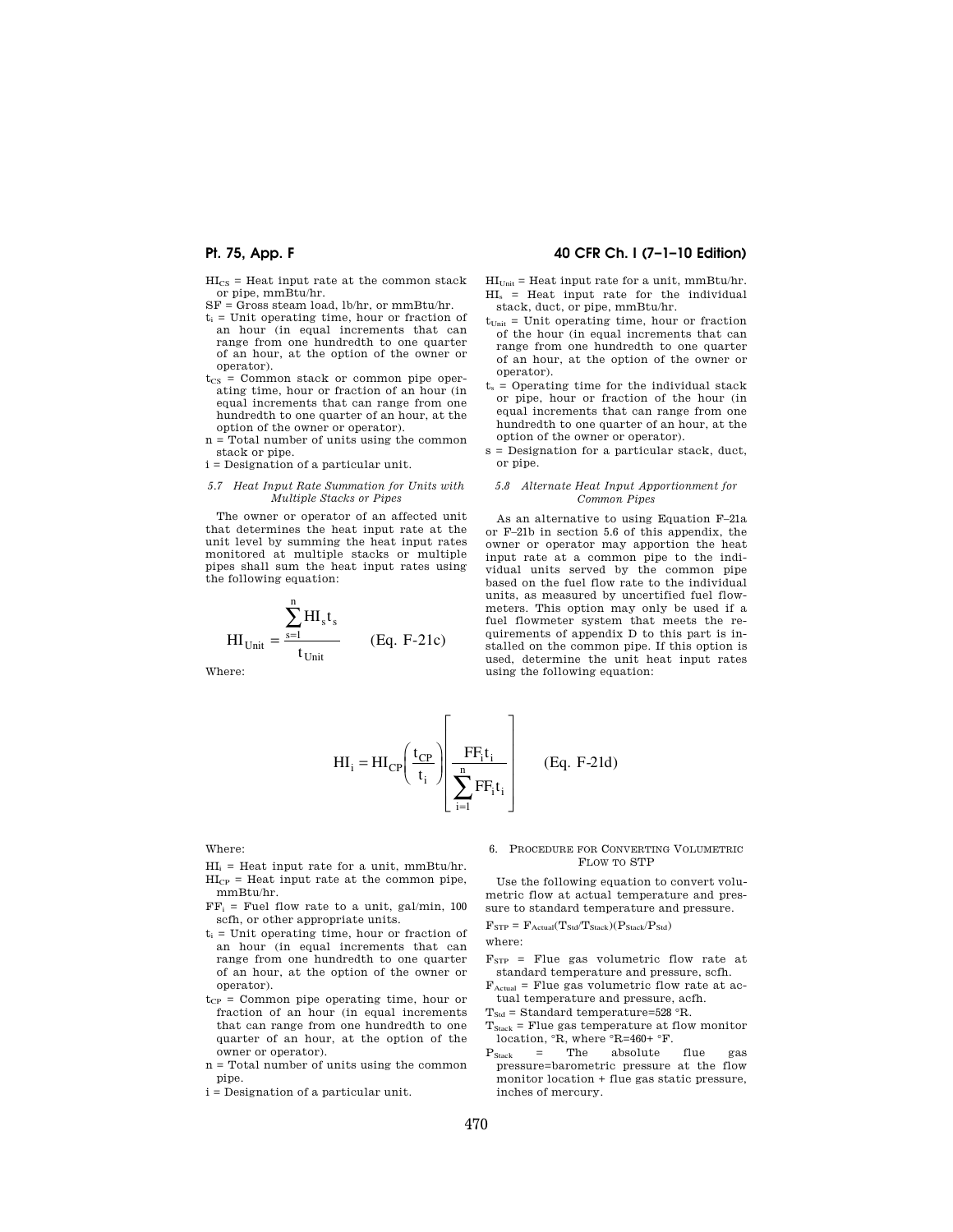- $P_{\text{Std}}$  = Standard pressure = 29.92 inches of mercury.
- 7. PROCEDURES FOR SO<sup>2</sup> MASS EMISSIONS, USING DEFAULT SO<sup>2</sup> EMISSION RATES AND HEAT INPUT MEASURED BY CEMS

The owner or operator shall use Equation  $F-23$  to calculate hourly  $SO<sub>2</sub>$  mass emissions in accordance with  $\frac{$75.11(e)(1)}{1}$  during the combustion of gaseous fuel, for a unit that uses a flow monitor and a diluent gas monitor to measure heat input, and that qualifies to use a default SO<sup>2</sup> emission rate under section 2.3.1.1, 2.3.2.1.1, or 2.3.6(b) of appendix D to this part. Equation F–23 may also be applied to the combustion of solid or liquid fuel that meets the definition of very low sulfur fuel in §72.2 of this chapter, combinations of such fuels, or mixtures of such fuels with gaseous fuel, if the owner or operator has received approval from the Administrator under §75.66 to use a site-specific default  $SO_2$ emission rate for the fuel or mixture of fuels.

$$
E_h = (ER)(HI) \qquad (Eq. F-23)
$$

Where:

- $E_h$  = Hourly  $SO_2$  mass emission rate, lb/hr.
- $ER = Applicable SO<sub>2</sub> default emission rate$ for gaseous fuel combustion, from section 2.3.1.1, 2.3.2.1.1, or 2.3.6(b) of appendix D to this part, or other default  $SO<sub>2</sub>$  emission rate for the combustion of very low sulfur liquid or solid fuel, combinations of such fuels, or mixtures of such fuels with gaseous fuel, as approved by the Administrator under §75.66, lb/mmBtu.
- HI = Hourly heat input rate, determined using the procedures in section 5.2 of this appendix, mmBtu/hr.

#### 8. PROCEDURES FOR NO<sup>X</sup> *Mass Emissions*

The owner or operator of a unit that is required to monitor, record, and report  $NO<sub>x</sub>$ mass emissions under a State or federal  $NO<sub>x</sub>$ mass emission reduction program must use the procedures in section 8.1, 8.2, or 8.3 of this appendix, as applicable, to account for hourly  $NO_{\rm v}$  mass emissions, and the procedures in section 8.4 of this appendix to account for quarterly, seasonal, and annual  $NO<sub>x</sub>$  mass emissions to the extent that the provisions of subpart H of this part are adopted as requirements under such a program.

8.1 The own or operator may use the hourly  $NO<sub>x</sub>$  emission rate and the hourly heat input rate to calculate the  $NO<sub>x</sub>$  mass emissions in pounds or the  $NO<sub>x</sub>$  mass emission rate in pounds per hour, (as required by the applicable reporting format), for each unit or stack operating hour, as follows:

8.1.1 If both  $NO<sub>x</sub>$  emission rate and heat input rate are monitored at the same unit or stack level (e.g., the  $NO<sub>x</sub>$  emission rate value and the heat input rate value both represent all of the units exhausting to the common stack), then (as required by the applicable reporting format) either:

(a) Use Equation F–24 to calculate the hourly  $NO<sub>x</sub>$  mass emissions (lb).

$$
M_{(NO_X)_h} = ER_{(NO_X)_h} HI_h t_h
$$
 (Eq. F-24)

Where:

- $M_{(NOx)_h} = NO_x$  mass emissions in lbs for the hour.
- $ER_{(NO_x)_h}$  = Hourly average NO<sub>x</sub> emission rate for hour h, lb/mmBtu, from section 3 of this appendix, from Method 19 in appendix A–7 to part 60 of this chapter, or from section 3.3 of appendix E to this part. (Include bias-adjusted  $NO<sub>x</sub>$  emission rate values, where the bias-test procedures in appendix A to this part shows a bias-adjustment factor is necessary.)
- HI<sup>h</sup> = Hourly average heat input rate for hour h, mmBtu/hr. (Include bias-adjusted flow rate values, where the bias-test procedures in appendix A to this part shows a bias-adjustment factor is necessary.)
- $t<sub>b</sub>$  = Monitoring location operating time for hour h, in hours or fraction of an hour (in equal increments that can range from one hundredth to one quarter of an hour, at the option of the owner or operator). If the combined  $NO<sub>x</sub>$  emission rate and heat input are monitored for all of the units in a common stack, the monitoring location operating time is equal to the total time when any of those units was exhausting through the common stack; or

(b) Use Equation F–24a to calculate the hourly  $NO<sub>x</sub>$  mass emission rate (lb/hr).

$$
E_{(NO_X)}_h = ER_{(NO_X)}_h HI_h
$$
 (Eq. F-24a)

Where:

- $E_{(NOx)_{h}}$  = NO<sub>X</sub> mass emissions rate in lbs/hr for the hour.
- $ER_{(NOx)_h}$  = Hourly average NO<sub>x</sub> emission rate for hour h, lb/mmBtu, from section 3 of this appendix, from Method 19 in appendix A–7 to part 60 of this chapter, or from section 3.3 of appendix E to this part. (Include bias-adjusted  $NO<sub>x</sub>$  emission rate values. where the bias-test procedures in appendix A to this part shows a bias-adjustment factor is necessary.)
- HI<sup>h</sup> = Hourly average heat input rate for hour h, mmBtu/hr. (Include bias-adjusted flow rate values, where the bias-test procedures in appendix A to this part shows a bias-adjustment factor is necessary.)

8.1.2 If  $NO<sub>x</sub>$  emission rate is measured at a common stack and heat input is measured at the unit level, sum the hourly heat inputs at the unit level according to the following formula: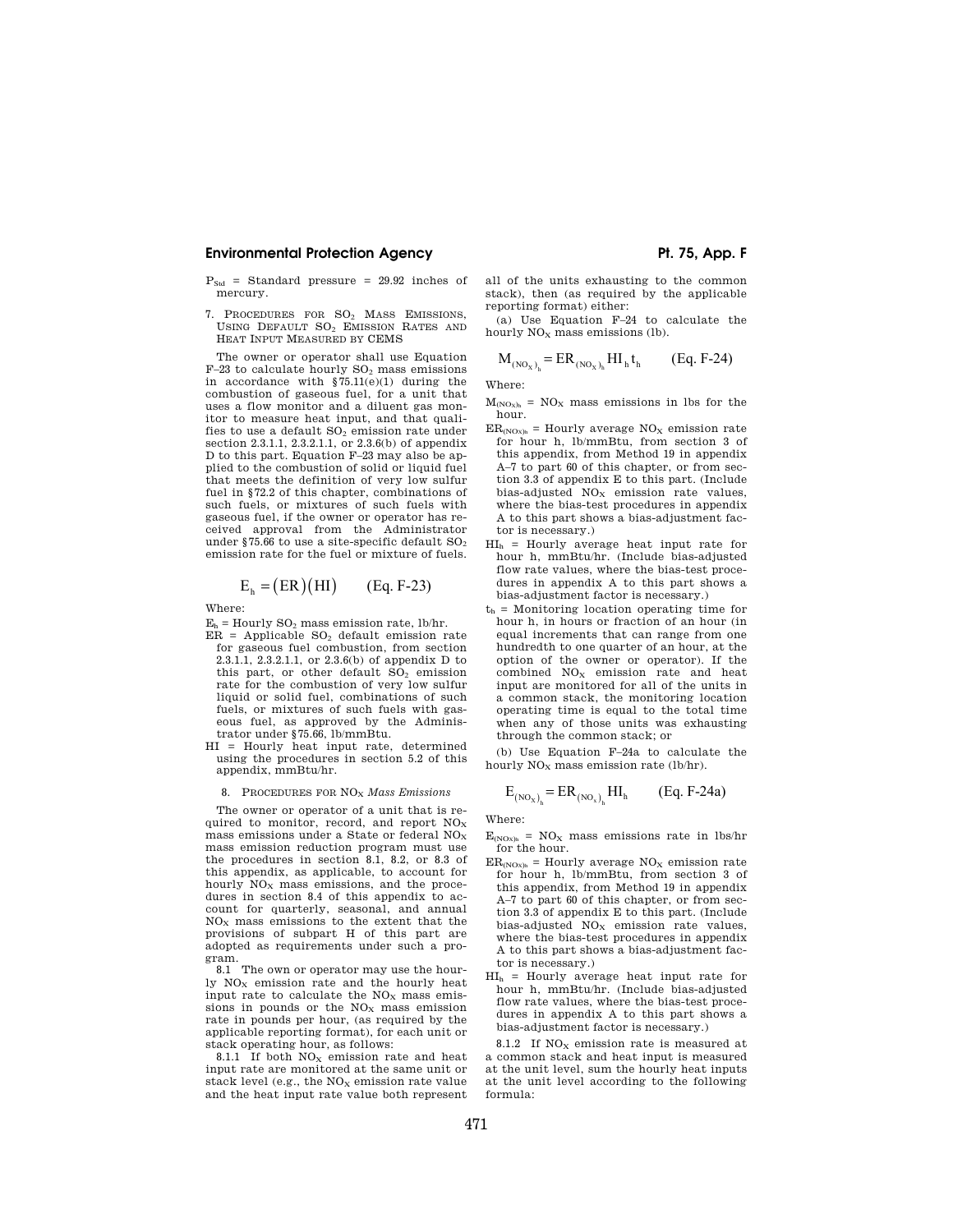$$
HI_{CS} = \frac{\sum_{u=1}^{p} HI_{u}t_{u}}{t_{CS}}
$$
 (Eq. F-25)

where:

- $HI<sub>CS</sub>$  = Hourly average heat input rate for hour h for the units at the common stack, mmBtu/hr.
- $t_{\text{CS}}$  = Common stack operating time for hour h, in hours or fraction of an hour (in equal increments that can range from one hundredth to one quarter of an hour, at the option of the owner or operator). (For each hour,  $t_{cs}$  is the total time during which one or more of the units which exhaust through the common stack operate.).
- HI<sup>u</sup> = Hourly average heat input rate for hour h for the unit, mmBtu/hr.
- $t_u$  = Unit operating time for hour h, in hours or fraction of an hour (in equal increments that can range from one hundredth to one quarter of an hour, at the option of the owner or operator).
- p = Number of units that exhaust through the common stack.

u = Designation of a particular unit.

Use the hourly heat input rate at the common stack level and the hourly average  $NO<sub>x</sub>$ emission rate at the common stack level and the procedures in section 8.1.1 of this appendix to determine the hourly  $NO<sub>x</sub>$  mass emissions at the common stack.

8.1.3 If a unit has multiple ducts and  $NO<sub>x</sub>$ emission rate is only measured at one duct, use the  $NO<sub>x</sub>$  emission rate measured at the duct, the heat input measured for the unit, and the procedures in section 8.1.1 of this appendix to determine  $\rm{NO_{X}}$  mass emissions.

8.1.4 If a unit has multiple ducts and  $NO<sub>x</sub>$ emission rate is measured in each duct, heat input shall also be measured in each duct and the procedures in section 8.1.1 of this ap-

## **Pt. 75, App. F 40 CFR Ch. I (7–1–10 Edition)**

pendix shall be used to determine  $NO<sub>x</sub>$  mass emissions.

8.2 Alternatively, the owner or operator may use the hourly  $NO<sub>x</sub>$  concentration (as measured by a  $NO<sub>x</sub>$  concentration monitoring system) and the hourly stack gas volumetric flow rate to calculate the  $\rm{NO_{X}}$  mass emission rate (lb/hr) for each unit or stack operating hour, in accordance with section 8.2.1 or 8.2.2 of this appendix (as applicable). If the hourly  $NO<sub>x</sub>$  mass emissions are to be reported in lb, Equation F–26c in section 8.3 of this appendix shall be used to convert the hourly  $\overline{NO_X}$  mass emission rates to hourly  $NO<sub>x</sub>$  mass emissions (lb).

8.2.1 When the  $NO<sub>x</sub>$  concentration monitoring system measures on a wet basis, first calculate the hourly  $NO<sub>x</sub>$  mass emission rate (in lb/hr) during unit (or stack) operation, using Equation F–26a. (Include bias-adjusted flow rate or  $NO<sub>x</sub>$  concentration values, where the bias-test procedures in appendix A to this part shows a bias-adjustment factor is necessary.)

$$
E_{(NO_X)_h} = K C_{hw} Q_h \qquad (Eq. F-26a)
$$

Where:

 $E_{(NOx)_h} = NO_x$  mass emissions rate in lb/hr.

 $K = 1.194 \times 10^{-7}$  for NO<sub>X</sub>, (lb/scf)/ppm.

- $C<sub>hw</sub>$  = Hourly average  $\overline{NO_X}$  concentration during unit operation, wet basis, ppm.
- $Q<sub>h</sub>$  = Hourly average volumetric flow rate during unit operation, wet basis, scfh.

8.2.2 When  $NO<sub>x</sub>$  mass emissions are determined using a dry basis  $NO<sub>x</sub>$  concentration monitoring system and a wet basis flow monitoring system, first calculate hourly  $NO<sub>x</sub>$ mass emission rate (in lb/hr) during unit (or stack) operation, using Equation F–26b. (Include bias-adjusted flow rate or  $NO<sub>x</sub>$  concentration values, where the bias-test procedures in appendix A to this part shows a bias-adjustment factor is necessary.)

$$
E_{(NO_X)_h}
$$
 = K C<sub>hd</sub>Q<sub>h</sub>  $\frac{(100 - %H_2O)}{(100)}$  (Eq. F-26b)

Where:

- $E_{(NOx)_{h}} = NO_{X}$  mass emissions rate, lb/hr.
- $K = 1.194 \times 10^{-7}$  for NO<sub>X</sub>, (lb/scf)/ppm.
- $C_{\text{hd}}$  = Hourly average NO<sub>x</sub> concentration dur-
- ing unit operation, dry basis, ppm.  $Q<sub>h</sub>$  = Hourly average volumetric flow rate
- during unit operation, wet basis, scfh.  $%H<sub>2</sub>O = Hourly average stack moisture con$ tent during unit operation, percent by volume.

8.3 When hourly  $NO<sub>x</sub>$  mass emissions are reported in pounds and are determined using a  $NO<sub>x</sub>$  concentration monitoring system and a flow monitoring system, calculate  $NO<sub>x</sub>$ mass emissions (lb) for each unit or stack operating hour by multiplying the hourly  $NO<sub>x</sub>$ mass emission rate (lb/hr) by the unit operating time for the hour, as follows:

$$
M_{(NO_X)_h} = E_h t_h \qquad (Eq. F-26c)
$$

Where:

 $M_{(NOx)_h} = NO_x$  mass emissions for the hour, lb.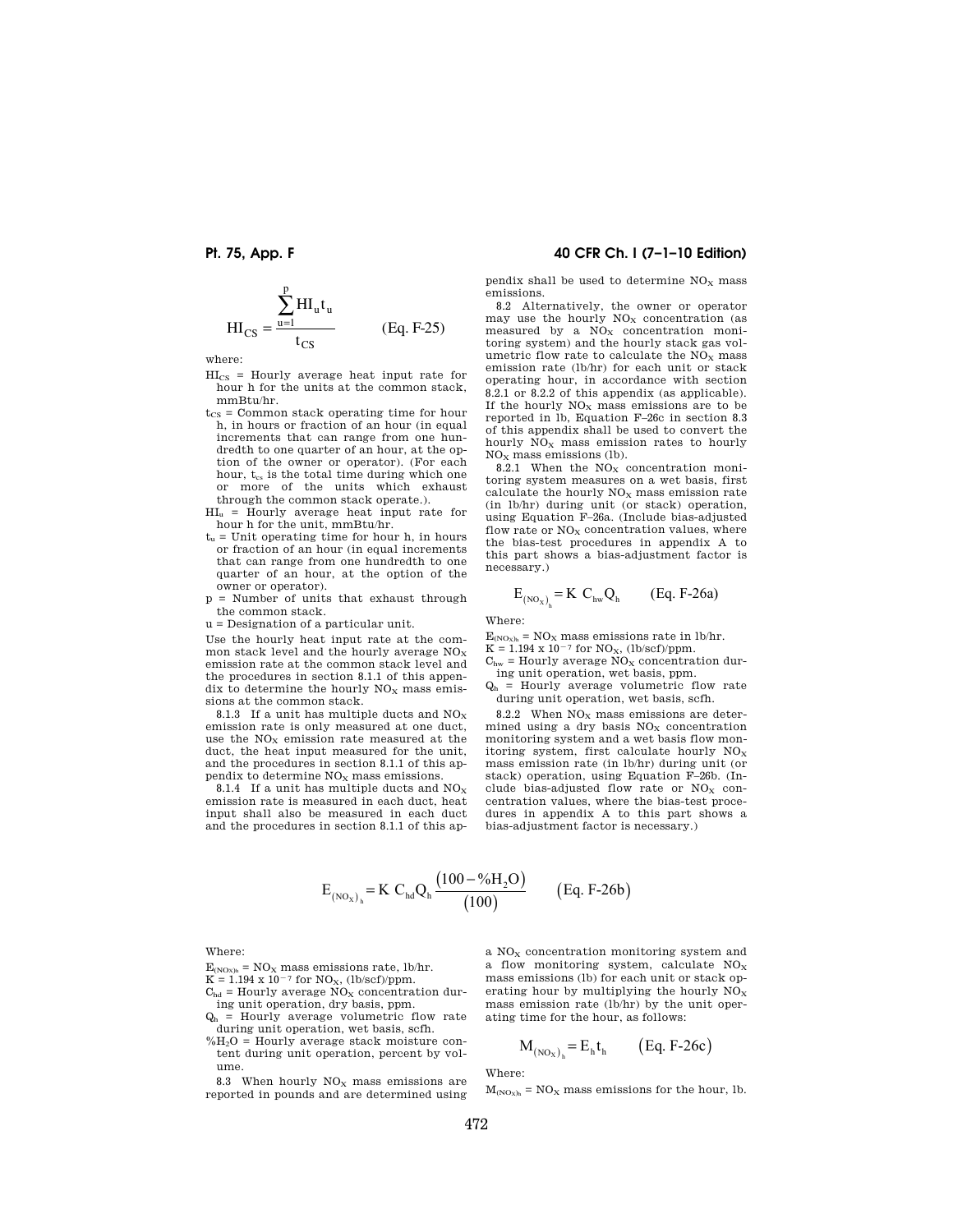- $E_h$  = Hourly NO<sub>X</sub> mass emission rate during unit (or stack) operation from Equation F– 26a in section 8.2.1 of this appendix or Equation F–26b in section 8.2.2 of this appendix (as applicable), lb/hr.
- $t<sub>h</sub>$  = Unit operating time or stack operating time (as defined in §72.2 of this chapter) for hour ''h'', in hours or fraction of an hour (in equal increments that can range from

one hundredth to one quarter of an hour, at the option of the owner or operator).

8.4 Use the following procedures to calculate quarterly, cumulative ozone season, and cumulative yearly  $NO<sub>x</sub>$  mass emissions, in tons:

(a) When hourly  $NO<sub>x</sub>$  mass emissions are reported in lb., use Eq. F–27.

$$
M_{\text{(NO_X)}_{\text{time period}}} = \frac{\sum_{h=1}^{p} M(\text{NO_X})_h}{2000} \qquad \text{(Eq. F-27)}
$$

Where:

 $M_{(NOx)time$  period =  $NO<sub>X</sub>$  mass emissions in tons for the given time period (quarter, cumulative ozone season, cumulative year-to-date).

 $M_{(NOx)h}$  = NO<sub>X</sub> mass emissions in lb for the hour.

- p = The number of hours in the given time period (quarter, cumulative ozone season, cumulative year-to-date).
- (b) When hourly  $NO<sub>x</sub>$  mass emission rate is reported in lb/hr, use Eq. F–27a.

$$
M_{\rm\,(NO_X)\,_{time\, period}}=\frac{\displaystyle\sum_{h=1}^{p}E_{\rm\,(NO_X)\,_{h}}t_h}{2000}\qquad \ \ (Eq.\ F\text{-}27a)
$$

Where:

- $M_{\text{AMO}}$ <sub>time</sub> =  $NO_x$  mass emissions in tons for the given time period (quarter, cumulative ozone season, cumulative year-to-date).
- $E_{(NOx)_h} = NO_x$  mass emission rate in lb/hr for the hour.
- p = The number of hours in the given time period (quarter, cumulative ozone season, cumulative year-to-date).
- $t<sub>h</sub>$  = Monitoring location operating time for hour h, in hours or fraction of an hour (in equal increments that can range from one hundredth to one quarter of an hour, at the option of the owner or operator).

8.5 Specific provisions for monitoring  $NO<sub>x</sub>$ mass emissions from common stacks. The owner or operator of a unit utilizing a common stack may account for  $NO<sub>x</sub>$  mass emissions using either of the following methodologies, if the provisions of subpart H are adopted as requirements of a State or federal  $NO<sub>x</sub>$  mass reduction program:

8.5.1 The owner or operator may determine both  $NO<sub>x</sub>$  emission rate and heat input at the common stack and use the procedures in section 8.1.1 of this appendix to determine hourly  $NO<sub>x</sub>$  mass emissions at the common stack.

8.5.2 The owner or operator may determine the  $\rm{NO_{X}}$  emission rate at the common

stack and the heat input at each of the units and use the procedures in section 8.1.2 of this appendix to determine the hourly  $NO<sub>x</sub>$  mass emissions at each unit.

### 9. PROCEDURES FOR HG MASS EMISSIONS.

9.1 Use the procedures in this section to calculate the hourly Hg mass emissions (in ounces) at each monitored location, for the affected unit or group of units that discharge through a common stack.

9.1.1 To determine the hourly Hg mass emissions when using a Hg concentration monitoring system that measures on a wet basis and a flow monitor, use the following equation:

$$
M_h = K C_h Q_h t_h \qquad (Eq. F-28)
$$

Where:

 $M_h$  = Hg mass emissions for the hour, rounded off to three decimal places, (ounces).

- K = Units conversion constant,  $9.978 \times 10^{-10}$ oz-scm/μgm-scf
- $C<sub>h</sub>$  = Hourly Hg concentration, wet basis, adjusted for bias if the bias-test procedures in appendix A to this part show that a biasadjustment factor is necessary, (μgm/ wscm).